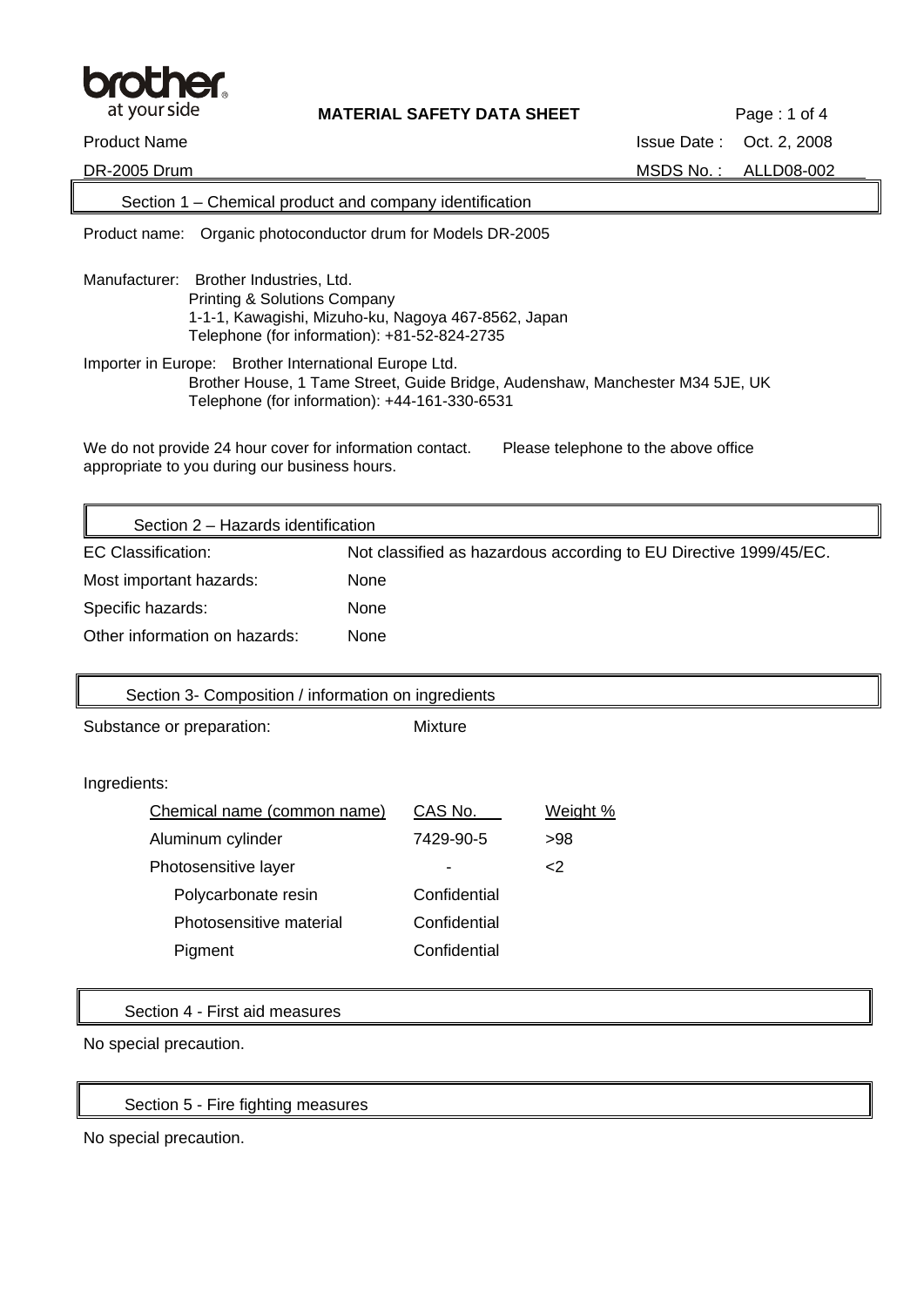

Section 6 - Accidental release measures

No special precaution.

| Section 7 - Handling and storage |                                                     |
|----------------------------------|-----------------------------------------------------|
| Handling:                        | Avoid touching the photoconductor surface directly. |
| Storage:                         | Store in a cool, dry and dark place.                |

| Section 8 - Exposure controls / personal protection |                                 |  |
|-----------------------------------------------------|---------------------------------|--|
| Exposure guidelines:                                | None                            |  |
| Engineering controls:                               | None                            |  |
| Personal protection equipment(s)                    |                                 |  |
| Respiratory protection:                             | None required under normal use. |  |
| Eye / face protection:                              | None required under normal use. |  |
| Skin protection:                                    | None required under normal use. |  |

# Section 9 - Physical and chemical properties

#### Appearance

 $\mathbb{F}$ 

| Physical state: Solid | Form: Cylinder                      | Color: Green or Black | Odor: Odorless |
|-----------------------|-------------------------------------|-----------------------|----------------|
| pH:                   | Not applicable (insoluble in water) |                       |                |
| Boiling point:        | Not applicable                      |                       |                |
| Melting point:        | $>150^{\circ}$ C                    |                       |                |
| Specific gravity:     | 1.1 - 1.2 (H2O=1) (Coating layer)   |                       |                |
| Flash point:          | Not applicable                      |                       |                |
| Ignition temperature: | Not applicable                      |                       |                |
| Solubility:           | Insoluble in water                  |                       |                |

Section 10 - Chemical stability and reactivity information

| Stability:                             | Stable |
|----------------------------------------|--------|
| Conditions to avoid:                   | None   |
| Materials to avoid:                    | None   |
| Hazardous decomposition products: None |        |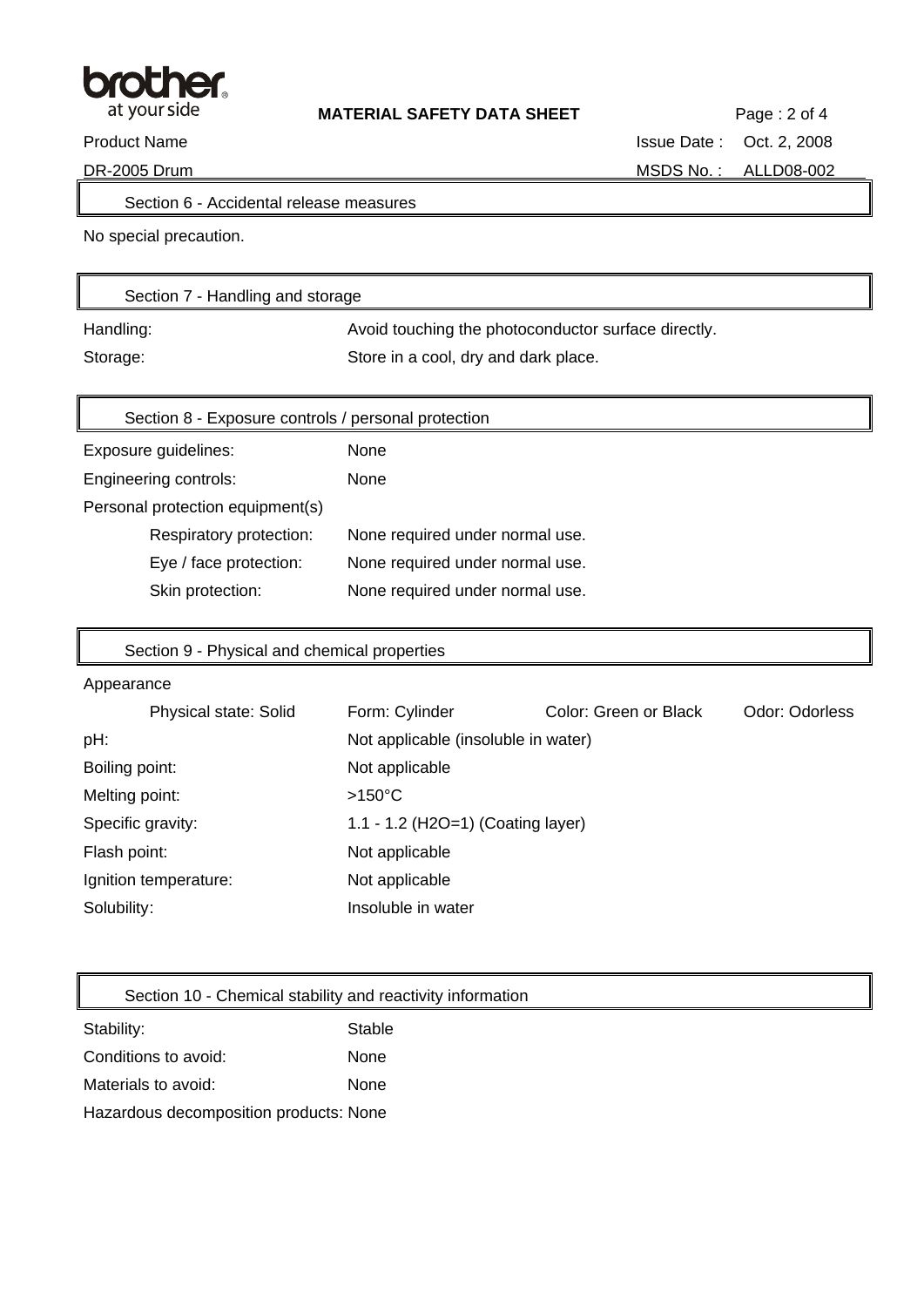

| Section 11 - Toxicological information |                                                                |
|----------------------------------------|----------------------------------------------------------------|
| Acute toxicity:                        | No data available                                              |
| Skin irritation:                       | No data available                                              |
| Skin sensitisation:                    | No data available                                              |
| Mutagenicity:                          | Ames test is negative.                                         |
| Reproductive toxicity:                 | No reproductive toxicant, according to MAK, California         |
|                                        | Proposition 65, TRGS905 and EU Directive (67/548/EEC).         |
| Carcinogenicity:                       | No carcinogen or potential carcinogen according to IARC, JAOH, |
|                                        | ACGIH, EPA, OSHA, NTP, ILO, MAK, California Proposition 65,    |
|                                        | TRGS 905 and EU Directive (67/548/EEC).                        |
| Other information:                     | None                                                           |

Section 12 - Ecological information

No data available

Section 13 - Disposal considerations

Do not dispose of the waste drum as domestic, general waste.

# Section 14 - Transportation information

| UN No.:              | None |
|----------------------|------|
| UN shipping name:    | None |
| UN classification:   | None |
| UN packing group:    | None |
| Special precautions: | None |

## Section 15 - Regulatory information

Label information according to the Directives 88/379/EEC and 67/548/EEC(EU)

| Symbol and indication:       | Not required |
|------------------------------|--------------|
| R-phrase:                    | Not required |
| S-phrase:                    | Not required |
| Dangerous component(s): None |              |
| Other:                       | None         |